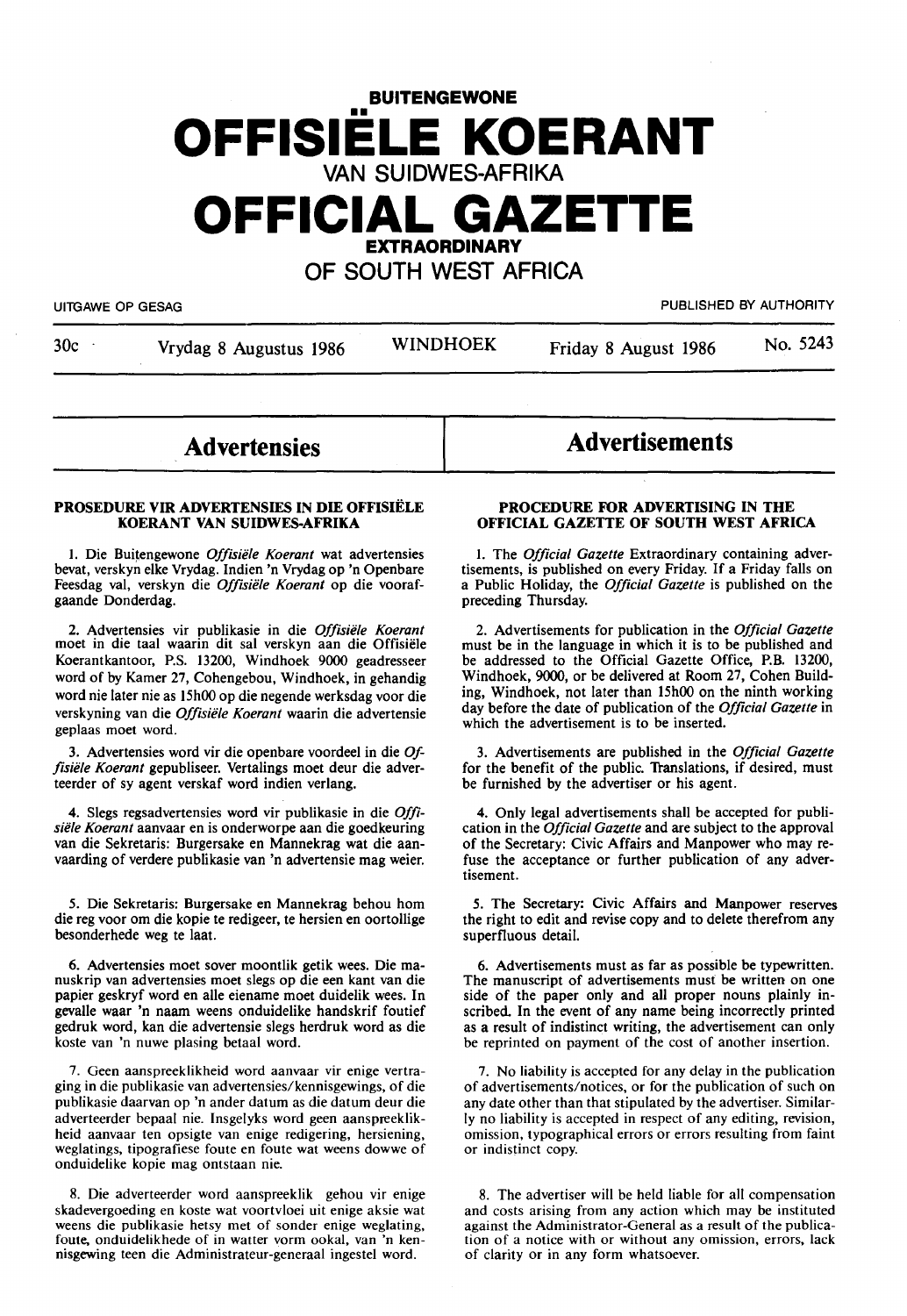9. Die jaarlikse intekengeld op die *Offisiele Koerant* is R20,00 posvry in hierdie gebied en die Republiek van Suid-Afrika, verkrygbaar by Swapers Beperk, Posbus 56, Windhoek, 9000. Oorsese intekenaars moet posgeld vooruitbetaal. Enkel eksemplare van die *Offisiele Koerant* is verkrygbaar van Swapers Beperk, Posbus 56, Windhoek, 9000 teen die prys soos gedruk op eksemplaar. Eksemplare word vir slegs twee jaar in voorraad gehou.

10. Die koste vir die plasing van kennisgewings is soos volg en is betaalbaar by wyse van tjeks, wissels, pos- of geldorders:

# **LYS VAN VASTE TARIEWE**

| GESTANDAARDISEERDE<br><b>KENNISGEWINGS</b>                                                                                                                                                                     | Tarief per<br>plasing<br>R |
|----------------------------------------------------------------------------------------------------------------------------------------------------------------------------------------------------------------|----------------------------|
| Oordrag van besigheid                                                                                                                                                                                          | 3,25                       |
| Aktes: Verlore dokumente                                                                                                                                                                                       | 6,00                       |
| Besigheidskennisgewings                                                                                                                                                                                        | 5,00                       |
| Boedelwettekennisgewings: Vorms J. 187, 193,<br>197, 295, 297, 517 en 519                                                                                                                                      | 2,00                       |
| Derdepartyassuransie-eise om skadevergoeding.                                                                                                                                                                  | 2,50                       |
| Insolvensiewet- en maatskappywettekennisge-<br>wings: J. 28, J. 29. Vorms 1 tot 9                                                                                                                              | 4,00                       |
| L.W. — Vorms 2 en 6 — bykomstige verklarings<br>volgens woordetaltabel, toegevoeg tot die basie-<br>se tarief.                                                                                                 |                            |
| Naamsverandering (vier plasings)                                                                                                                                                                               | 60,00                      |
| Naturalisasiekennisgewings (insluitende 'n her-<br>druk vir die adverteerder)                                                                                                                                  | 2,00                       |
| Onopgeëiste geld — slegs in die Buitengewone Of-<br>fisiële Koerant sluitingsdatum 15 Januarie (per in-<br>skrywings van "naam, adres en bedrag")                                                              | 0,80                       |
| Slagterskennisgewings                                                                                                                                                                                          | 5,00                       |
| Slumopruimingshofkennisgewings, per perseel                                                                                                                                                                    | 4,00                       |
| Verlore lewensversekeringspolisse                                                                                                                                                                              | 2,00                       |
| NIE-GESTANDAARDISEERDE KENNISGEWINGS                                                                                                                                                                           |                            |
| Maatskappykennisgewings:                                                                                                                                                                                       | R                          |
| Kort kennisgewings: Vergaderings, besluite, aanbod<br>van skikking, omskepping van maatskappye, vry-<br>willige likwidasie, ens.: sluiting van lederegisters<br>vir oordragte en/of verklarings van dividende. | 11,00                      |
| Dranklisensiekennisgewings (in Buitengewone Of-<br>fisiële Koerante, t.w. (Junie/Tvl.; November/<br>Kaap; Januarie/OVS; April/Natal) per tweetalige                                                            | 7,00                       |
| Verklaring van dividende met profytstate, notas in-<br>gesluit                                                                                                                                                 | 25,00                      |
| Lang kennisgewings: Oordragte, veranderings met<br>betrekking tot aandele of kapitaal, aflossings, be-<br>sluite, vrywillige likwidasies                                                                       | 37,00                      |
| Handelsmerke in Suidwes-Afrika                                                                                                                                                                                 | 11,00                      |
| Likwidateurs en ander aangesteldes se kennisge-                                                                                                                                                                |                            |
|                                                                                                                                                                                                                | 7,00                       |

9. The subscription for the *Official Gazette* is R20,00 per annum, post free in this territory and the Republic of South Africa, obtainable from Swaoers Limited, P.O. Box 56, Windhoek, 9000. Postage must be prepaid by overseas subscribers. Single copies of the *Official Gazette* are obtainable from Swapers Limited, P.O. Box 56, Windhoek 9000, at the price as printed on copy. Copies are kept in stock for two years only.

10. The charge for the insertion of notices is as follows a,1d is payable in the form of cheques, bills, postal or money orders:

#### **LIST OF FIXED TARIFF RATES**

standardisel in the second second second second second second second second second second second second second

| STANDARDISED NOTICES                                                                                                                                                                                      | Rate per<br>insertion<br>R |
|-----------------------------------------------------------------------------------------------------------------------------------------------------------------------------------------------------------|----------------------------|
|                                                                                                                                                                                                           | 3,25                       |
| Deeds: Lost documents $\dots\dots\dots\dots\dots\dots\dots$                                                                                                                                               | 6,00                       |
| Business notices                                                                                                                                                                                          | 5.00                       |
| Administration of Estates Acts Notices, Forms<br>J. 187, 193, 197, 295, 297, 517 and 519                                                                                                                  | 2,00                       |
| Third party insurance claims for compensation.                                                                                                                                                            | 2,50                       |
| Insolvency Act and Company Acts Notices: J. 28,<br>J. 29. Forms 1 to 9                                                                                                                                    | 4,00                       |
| $N.B. -$ Forms 2 and $6 -$ additional statements<br>according to word count table, added to the basic<br>tariff.                                                                                          |                            |
| Change of name (four insertions)                                                                                                                                                                          | 60,00                      |
| Naturalisation notices (including a reprint for the<br>advertiser)                                                                                                                                        | 2,00                       |
| Unclaimed moneys — only in the <i>Official Gazette</i><br>Extraordinary, closing date 15 January (per entry<br>of "name, address and amount")                                                             | 0,80                       |
| Butchers' notices                                                                                                                                                                                         | 5.00                       |
| Slum Clearance Court Notices, per premises                                                                                                                                                                | 4,00                       |
| Lost life insurance policies $\ldots \ldots \ldots \ldots \ldots$                                                                                                                                         | 2,00                       |
| NON-STANDARDISED NOTICES                                                                                                                                                                                  |                            |
| Company notices:                                                                                                                                                                                          | R                          |
| Short notices: Meetings, resolutions, offers of com-<br>promise, conversions of companies, voluntary<br>windings-up, etc.: closing of members' registers<br>for transfer and/or declarations of dividends | 11,00                      |
| Liquor Licence Notices (In Official Gazette, Ex-<br>traordinary viz. (June/Tvl; November/Cape;<br>January/O.F.S.; April/Natal), per bilingual                                                             | 7,00                       |
| Declaration of dividends with profit statements, in-<br>cluding notes                                                                                                                                     | 25,00                      |
| Long notices: Transfers, changes in respect of<br>shares or capital, redemptions, resolutions, volun-<br>tary liquidations                                                                                | 37,00                      |
| Trade marks in South West Africa                                                                                                                                                                          | 11.00                      |
|                                                                                                                                                                                                           |                            |
| Liquidators' and other appointees' notices                                                                                                                                                                | 7,00                       |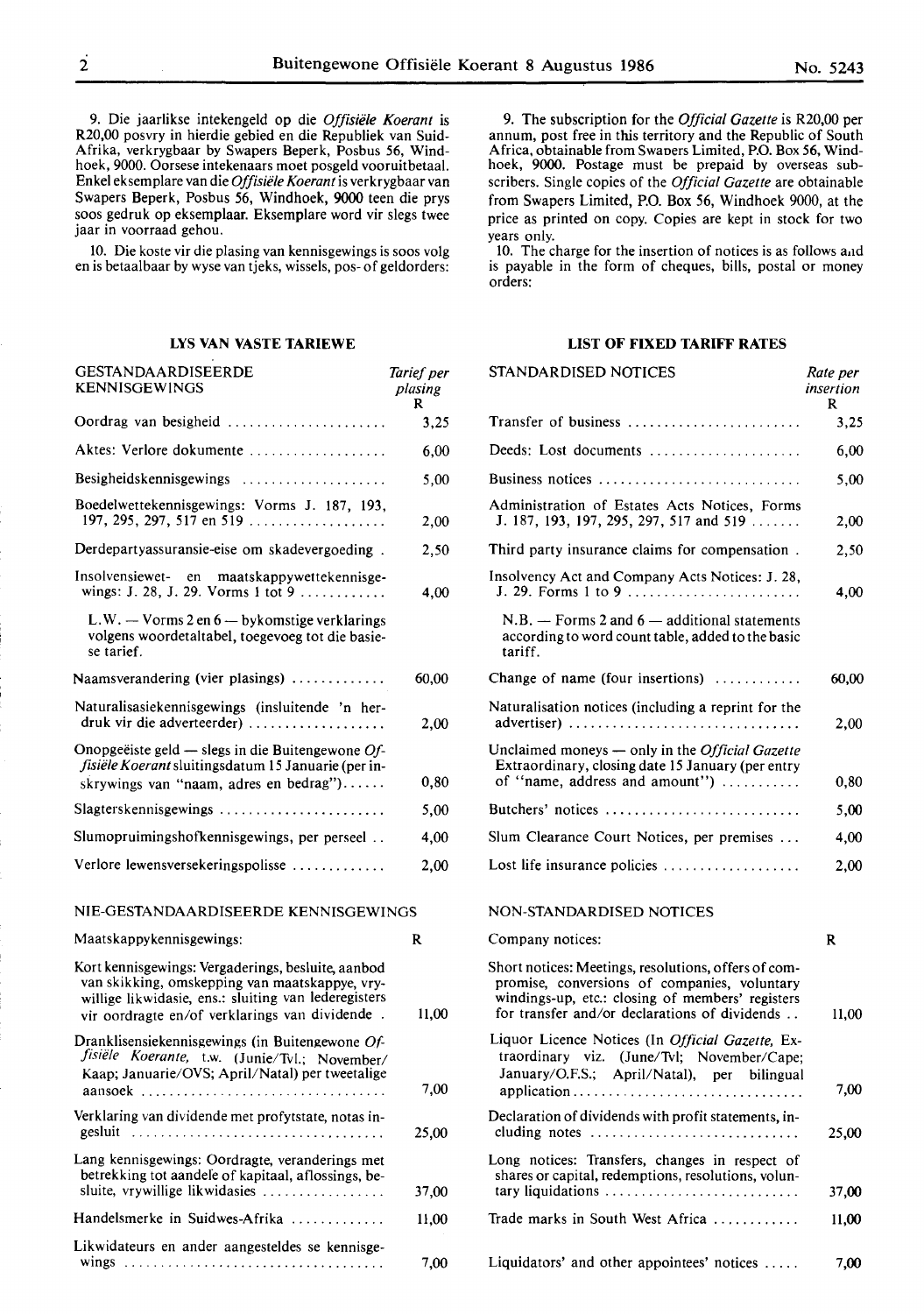#### GEREGTELIKE EN ANDER OPENBARE VERKOPE:

| Geregtelike verkope                    | 18.00 |
|----------------------------------------|-------|
| Openbare veilings, verkope en tenders: |       |
|                                        | 6.00  |
|                                        | 15.00 |
|                                        | 23.00 |
|                                        |       |

#### ORDERS VAN DIE HOF:

# Voorlopige en finale likwidasies of sekwestrasie 14,00

| Vermindering of verandering in kapitaalsame-        |       |
|-----------------------------------------------------|-------|
| smeltings, aanbod van skikking                      | 37,00 |
| Geregtelike besture, kurator bonis en soortgelyke   |       |
|                                                     | 37.00 |
| Verlenging van keerdatum                            | 4.00  |
| Tersydestellings en afwysings van petisies (J. 158) | 4,00  |

11. Die koste vir die plasing van advertensies, behalwe die kennisgewings wat in paragraaf 10 genoem word. is teen die tarief van 56c per cm dubbelkolom. (Gedeeltes van 'n cm moet as voile cm bereken word).

12. Geen advertensie word geplaas tensy die koste nie vooruitbetaal is nie. Tjeks, wissels, pos- en geldorders moet aan die Sekretaris,: Burgersake en Mannekrag betaalbaar gemaak word.

#### **Vorm/Form J 187**

#### **LIKWIDASIE- EN DISTRIBUSIEREKENING IN BES10RWE BOEDELS WAT TER INSAE LE**

Ingevolge artikel 35(5) van Wet 66 van 1965, word hierby kennis gegee dat duplikate van die likwidasie- en distribusierekenings (eerste en finale, *tensy anders vermeld)* in die boedels hieronder vermeld, in die kantore van die Meester en Landdroste soos vermeld en gedurende 'n tydperk van 21 dae (of korter of !anger *indien spesiaal vermeld)* vanaf gemelde datums of vanaf datum van publikasie hiervan, as dit later is, ter insae lê van alle persone wat daarby belang het.

Indien binne genoemde tydperk geen besware daarteen by die betrokke Meester ingedien word nie, gaan die eksekuteurs oor tot die uitbetalings ingevolge gemelde rekenings.

196/86 MARITZ Jan Petrus, 290816 5008 00 6, Plot 150, (Posbus 136), Keetmanshoop, Keetmanshoop, Windhoek, Die Bestuurder, Santamtrust Beperk, Posbus 4333, Kaapstad, 8000, (Eksekuteur).

200/86 STEMBERGER Centa, 040718 0007 00 4, Windhoek, Windhoek, K. Nieft - Executor, c/o Keller & Neuhaus Trust Co (Pty) Ltd, P O Box 156, Windhoek.

510/85 LOWE Erna Elise Berta Lina, 120107 0024 00 8, 92, John Meinert Street, Windhoek, Windhoek, Windhoek, C.J. Hinrichsen, Lorentz & Bone, Standard Bank Chambers, Kaiser Street, Windhoek.

89/86 LOWE Eric Charles, 060101 5028 00 9, 92, John Meinert Street, Windhoek, Windhoek, Windhoek, C.J. Hinrichsen, Lorentz & Bone, P.O. Box 85, Standard Bank Chambers, Kaiser Street, Windhoek, 9000.

67/86 AUPINDI Daniel, Mags No 83890251 SWK, 202 Bataljon, Rundu, Rundu, Windhoek, Swatax (Edms) Bpk, A. Schiebler, Posbus 249, Windhoek 9000.

#### SALES IN EXECUTION AND OTHER PUBLIC SALES:

|                                                                             | 18.00                    |
|-----------------------------------------------------------------------------|--------------------------|
| Public auctions, sales and tenders:<br>76 tot 250 words<br>251 to 350 words | - 6.00<br>15.00<br>23.00 |

# ORDERS OF THE COURT:

| Provisional and final lquidations or sequestra-   |       |
|---------------------------------------------------|-------|
|                                                   | 14.00 |
| Reduction or change in capital mergers, offers of |       |
| compromise                                        | 37.00 |
| Judical managements, curator bonis and similar    |       |
| and extensive <i>rule nisi</i>                    | 37.00 |
| Extension of return date                          | 4.00  |
| Supersession and discharge of petitions (J. 158)  | 4,00  |

IL The charge for the insertion of advertisements other than the notices mentioned in paragraph 10 is at the rate of 56c per cm double column. (Fractions of a cm must be calculated as a cm).

12. No advertisements shall be inserted unless the charge is prepaid. Cheques, drafts, postal or money orders must be made payable to the Secretary: Civic Affairs and Manpower.

# **LIQUIDATION AND DISTRIBUTION ACCOUNTS IN DECEASED ESTATES LYING FOR INSPECTION**

In terms of section  $35(5)$  of Act 66 of 1965, notice is hereby given that copies of the liquidation and distribution accounts (first and final, *unless otherwise stated)* in the estates specified below will be open for the inspection of all persons interested therein for a period of 21 days (or shorter or longer if *specially stated)* from the date specified or from the date of publication hereof, whichever may be the later, and at the offices of the Master and Magistrates as stated.

Should no objection thereto be lodged with the Master concerned during the specified period, the executors **will**  proceed to make payments in accordance with the accounts.

83/86 **MARITZ** Nicolaas Johannes, 500206 5003 00 7, Swakopmund, Swakopmund, Windhoek, Klaus Nieft, c/o Keller & Neuhaus Trust Co (Pty) Ltd, P O Box 156, Windhoek.

68/85 **VAN WYK** Cecilia Johanna, 210812 0006001, Gobabis, Suidwes-Afrika, Supplementêre, Windhoek (Gobabis) Windhoek, Standard Trust Limited, Maldon Building, Cnr. Margaretha Prinsloo and Boom Streets, P.O Box 1992, Klerksdorp 2570, Telephone (018) 2-2978, Tel. **Ad.** "Stantrust".

6/86 FOURIE (gebore VAN ZYL) Wilhelmina Jacoba Maria Fourie, 380420 0013 00 3, Posbus 731, Tsumeb, Johannes Lodewikus Fourie, 350907 5029 006, Eerste & Finale, Tsumeb, Windhoek, Barclays Nasionale Bank Bpk, Posbus 1014, Kimberley.

139/1986 VON RENTELN Elisabeth Anna, 080121 0017 10 O, Lazarett Street 60, Swakopmund, Swakopmund, Windhoek, R.A. Schaaf, P.O. Box 25, Swakopmund, Agent for Executrix Testamentary.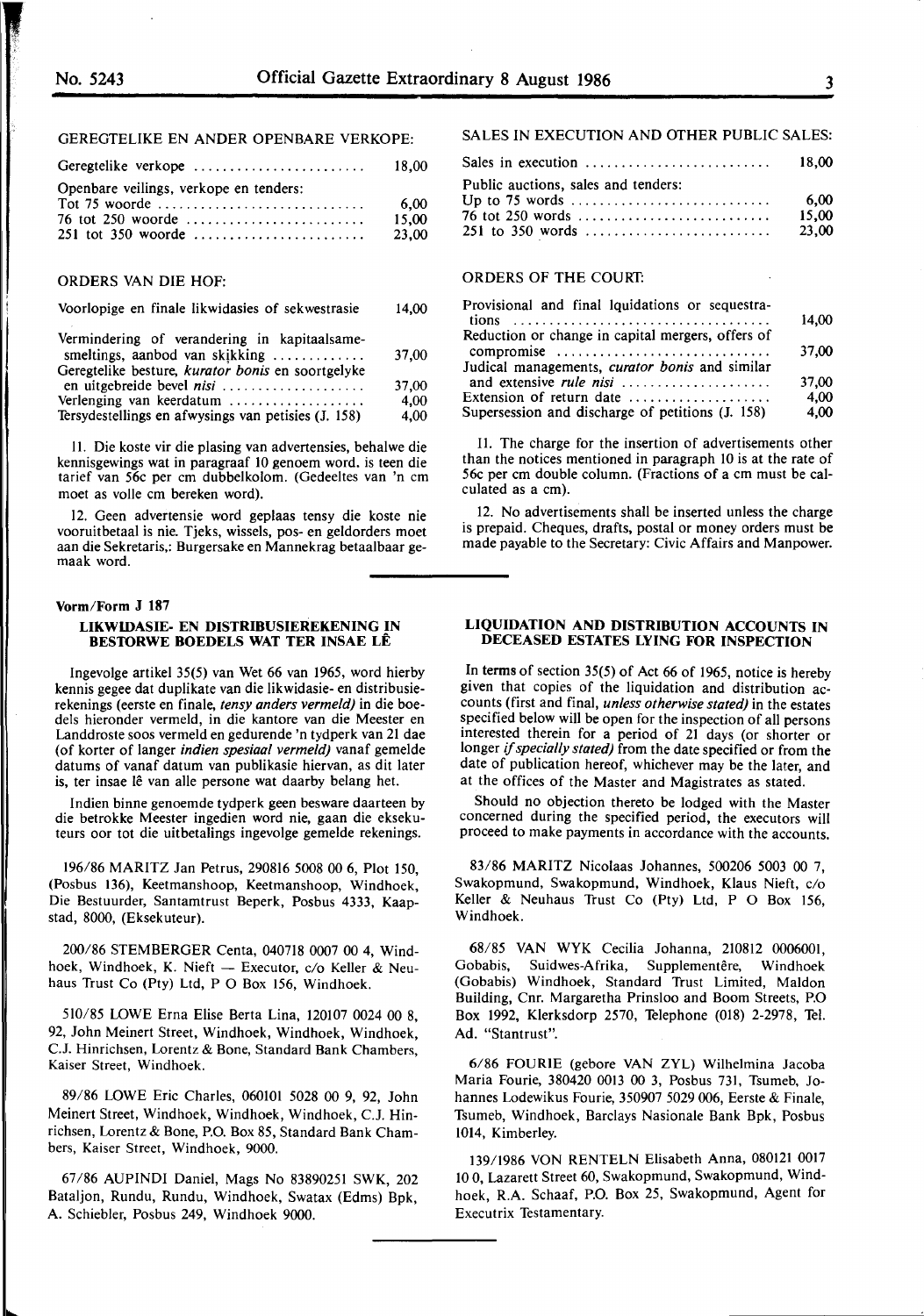**Vorm/Form J 193** 

#### **KENNISGEWING AAN KREDITEURE IN BES10RWE BOEDELS**

Alie persone wat vorderinge het teen die boedels hieronder vermeld, word hierby versoek om hul vorderinge by die betrokke eksekuteurs en binne 'n tydperk van 30 dae (of andersins soos aangedui) gereken vanaf die datum van publikasie hiervan in te lewer. Die inligting word verstrek in die volgorde: Boedelnommer, familienaam en voorname, geboortedatum, persoonsnommer, laaste datum, familienaam, geboortedatum en persoonsnommer; naam en adres van eksekuteurs of gemagtigde agent, tydperk toegelaat vir Iewering van vorderings indien anders as 30 dae.

154/86 BLOM Christiaan Wynand Samuel, Windhoek, 22 Oktober 1922, 221022 5043 20 0, Plot 761, Gobabis, 21 September 1981, Mnre. Muller & Brand, Posbus 2073, Windhoek.

260/86 SHANJENGANGE Martin Esau, Windhoek, 2/1/1941, onbekend, Huis 47 Benquella Woonbuurt, Posbus 30, Liideritz, 4/6/86, Mina Maria Shanjengange, 9 Mei 1942, 42050908 00257, Barclays Nasionale Bank Bpk, Posbus 1014, Kimberley.

#### **NOTICE TO CREDITORS IN DECEASED ESTATES**

All persons having claims against the estates mentioned below are hereby called upon to lodge their claims with the executors concerned, whithin 30 days (or otherwise as indicated) calculated from the date of publication hereof. The information is given in the following order: Estate number, surname and christian names, date of birth, identity number, last address, date of death; surviving spouse's names, surname, date of birth and identity number; name and address of executor or authorised agent, period allowed for lodgement of claims if other than 30 days.

301/86 MARITZ Susanna Magdalena Gezina, Windhoek, 22-01-1908, 080122 0010 00 4, JT Potgieter Tehuis, Windhoek, 5.6.86, Bank Windhoek Beperk, Boedel- en Trustafdeling, Posbus 15, Windhoek.

136/86 VAN ECK Johannes Jacobus, Windhoek, 6 November 1935, 351106 5043 00 5, E4, 2de Laan, Oranjemund 9000, 6 Maart 1986, Petronella Johanna van Eck, 29 Julie 1940, 400729 0020 00 8, Barclays Nasionale Bank Beperk, Windhoek Trustee Sub-Tak, Posbus 448, Windhoek 9000.

#### **Vorm/Form 517**

# **KENNISGEWING AAN KREDITEURE IN BES10RWE BOEDELS**

Alie persone wat vorderinge het teen die boedels in die bylae vermeld, word versoek om sodanige vorderings binne 'n tydperk van 30 dae (of andersins soos aangedui) vanaf die datum van publikasie hiervan by die betrokke eksekuteurs in te lewer.

LOWE Peter Eric, 12/2/1939, 3902125042006, Windhoek, 6/7/1986, Standard Bank SWA Ltd, (Registered Commercial Bank), Trustee Branch, P.O. Box 2164, Windhoek, 30 days, Windhoek, SWA.

#### **NOTICE TO CREDITORS IN DECEASED ESTATES**

All persons having claims against the estates specified in the schedule, are called upon to lodge their claims with the executors concerned within a period of 30 days (or otherwise as indicated) from the date of publication hereof.

DAWSON Leonard Charles, 26/12/1920, 201226 5001 00 1, Windhoek, 6 Julie 1986, Dawson Elsie Johanna Hermina Dorethia, Standard Bank SWA Ltd, (Registered Commercial Bank), Trustee Branch, P.O. Box 2164, Windhoek 9000, 30, Windhoek, SWA.

BOSHOFF Willem Hendrik, 13/6/1927, 270613 01 0001 8, Omaruru, 6/7/1986, Standard Bank SWA Ltd, (Registered Commercial Bank), Trustee Branch, P.O. Box 2164, Windhoek 9000, 30, Windhoek, SWA.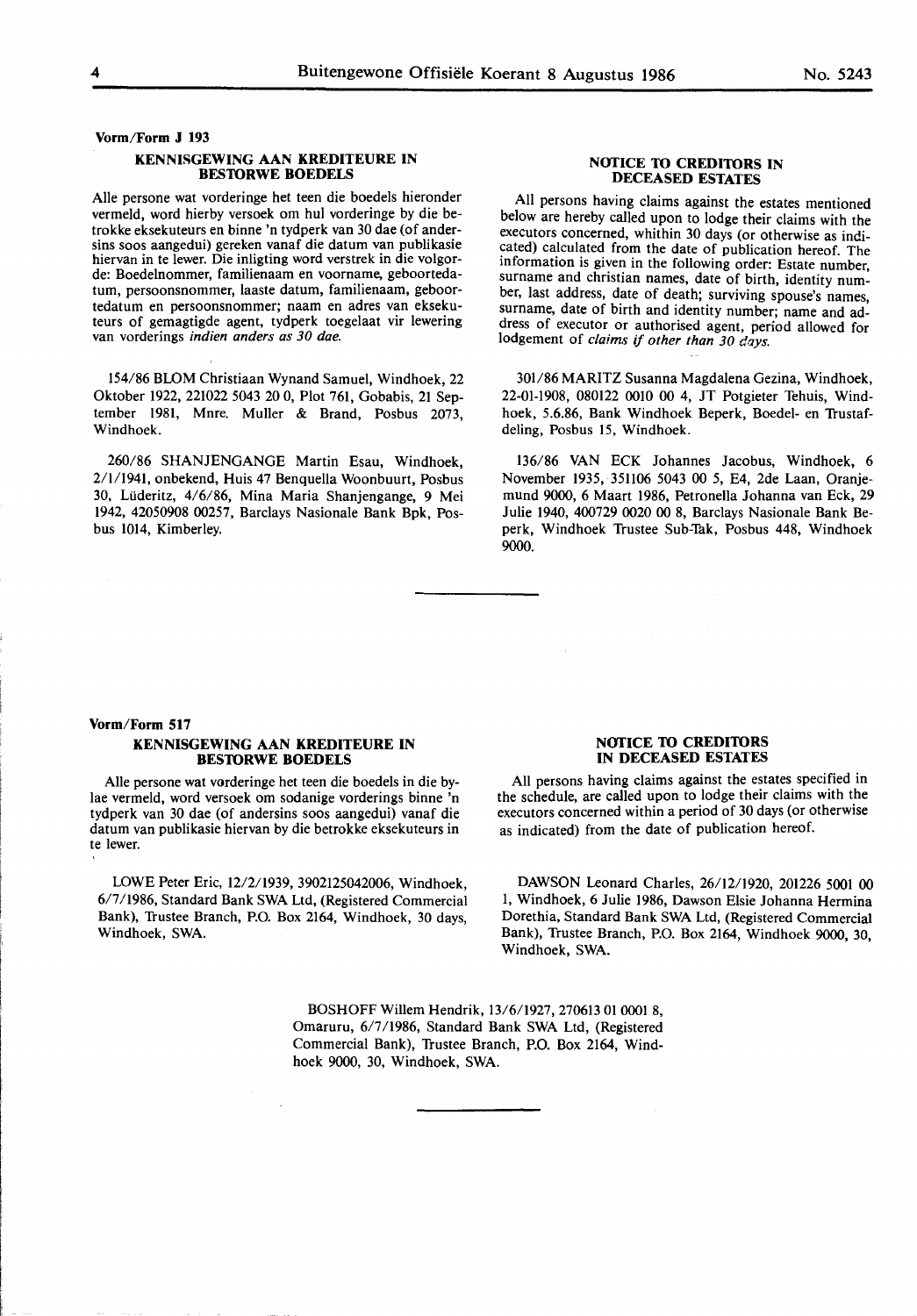**Vorm/Form 519** 

## **LIKWIDASIE EN DISTRIBUSIEREKENING IN BESTORWE BOEDEL WAT TER INSAE LE**

Ingevolge Artikel 35(5) van Wet 66 van 1964 word hierby kennis gegee dat die likwidasie- en distribusierekening in die Boedel in die Bylae vermeld in die kantore van die Meester van die Hooggeregshof en Landdros soos vermeld vir 'n tydperk van 21 dae vanaf die datum van publikasie hiervan (of andersins soos aangedui) ter insae sal lê vir alle persone wat daarby belang het.

Indien geen besware daarteen by die Meester binne die gemelde tydperk ingedien word nie, sal die eksekuteur tot uitbetaling daarvolgens oorgaan.

268/86 DELPORT Gabriel Johannes, 190925/01/0007/6, Swakopmund, Eerste en Finale, 21 dae, Windhoek, Swakopmund, Standard Bank SWA Bpk, (Geregistreerde Handelsbank), Trustee Tak, Posbus 2164, Windhoek 9000.

185/86 PIETERSEN William Jacobus, 331225 5013 00 1, Windhoek, Eerste en Finale, Pietersen Johanna Cecilia, 8/8/86, Windhoek, Standard Bank SWA Bpk, (Geregistreerde Handelsbank), Trustee Tak, Posbus 2164, Windhoek.

## **LIQUIDATION AND DISTRIBUTION ACCOUNT IN DECEASED ESTATE LYING FOR INSPECTION**

In terms of Section 35(5) of Act 66 of 1965 notice is hereby given that the liquidation and distribution account in the Estate specified in the Schedule will be open for inspection of all persons interested therein for a period of 21 days from the date of publication hereof (or otherwise as indicated) at the offices of the Master of the Supreme Court and Magistrate, as stated.

Should no objection thereto be lodged with the Master during the specified period, the Executor will proceed to make payment in accordance therewith.

232/86 CHRISTIAAN Johannes (ook bekend as JO-HANNES NGHOLE), 1/7081864/3, Oshakati, Eerste en Finale, 21 dae, Windhoek, Tsumeb, Standard Bank SWA Ltd, (Registered Commercial Bank), Trustee Branch, P.O. Box 2164, Windhoek, 9000.

278/86 FREUND Elisabeth, Irmgard, 090407 0013 001, Windhoek, First and Final, 21 days, Windhoek, Standard Bank SWA Bpk, (Geregistreerde Handelsbank), Trustee Tok, Posbus 2164, Windhoek 9000.

#### **Vorm/Form 4**

#### **LIKWIDASIE REKENINGE EN PLANNE VAN DISTRIBUSIE OF KONTRIBUSIE REKENING IN GESEKWESTREERDE BOEDELS OF MAATSKAPPYE IN LIKWIDASIE**

Ingevolge artikel 108(2) van die Insolwensiewet, 1936, artikel 136(2) van die Maatskappywet, 1926, en artikel 406(3) van die Maatskappywet, 1973, word hierby kennis gegee dat die likwidasie- distribusie- of kontribusierekenings in die boedels of die maatskappye; na gelang van die geval, hieronder vermeld ter insae van skuldeisers of kontribuante sal le op die kantore van die Meester en Landdroste daarin genoem, gedurende 'n tydperk van 14 dae, of die tydperk wat daarin vermeld is, vanaf die datum hieronder vermeld of vanaf die datum van publikasie hiervan, watter datum ook al die laaste is.

#### **LIQUIDATION ACCOUNTS AND PLANS OF DISTRIBUTION OR CONTRIBUTION IN SEQUESTRATED ESTATES OR COMPANIES BEING WOUND UP**

Pursuant to section 108(2) of the Insolvency Act, 1936, section 136(2) of the Companies Act, 1926, and section 406(3) of the Companies Act, 1973, notice is hereby given that the liquidation account and plants of distribution or contribution in the estates or the companies mentioned below will lie open for inspection by creditors or contributories at the offices of the Master and the Magistrates stated therein, for a period of 14 days, or for such a period as stated therein, from the dates mentioned below or from the date of publication hereof, which-ever may be the later date.

W23/85 Combined Meat Canners SWA Ltd (In Liquidation), The First Liquidation and Distribution Account. At the offices of the Master of the Supreme Court in Windhoek for a period of 14 days as from the 8th August 1986, Dr 0 F C Herrigel, c/o Security Trust SWA (Pty) Ltd, P O Box 3599, Windhoek, 9000.